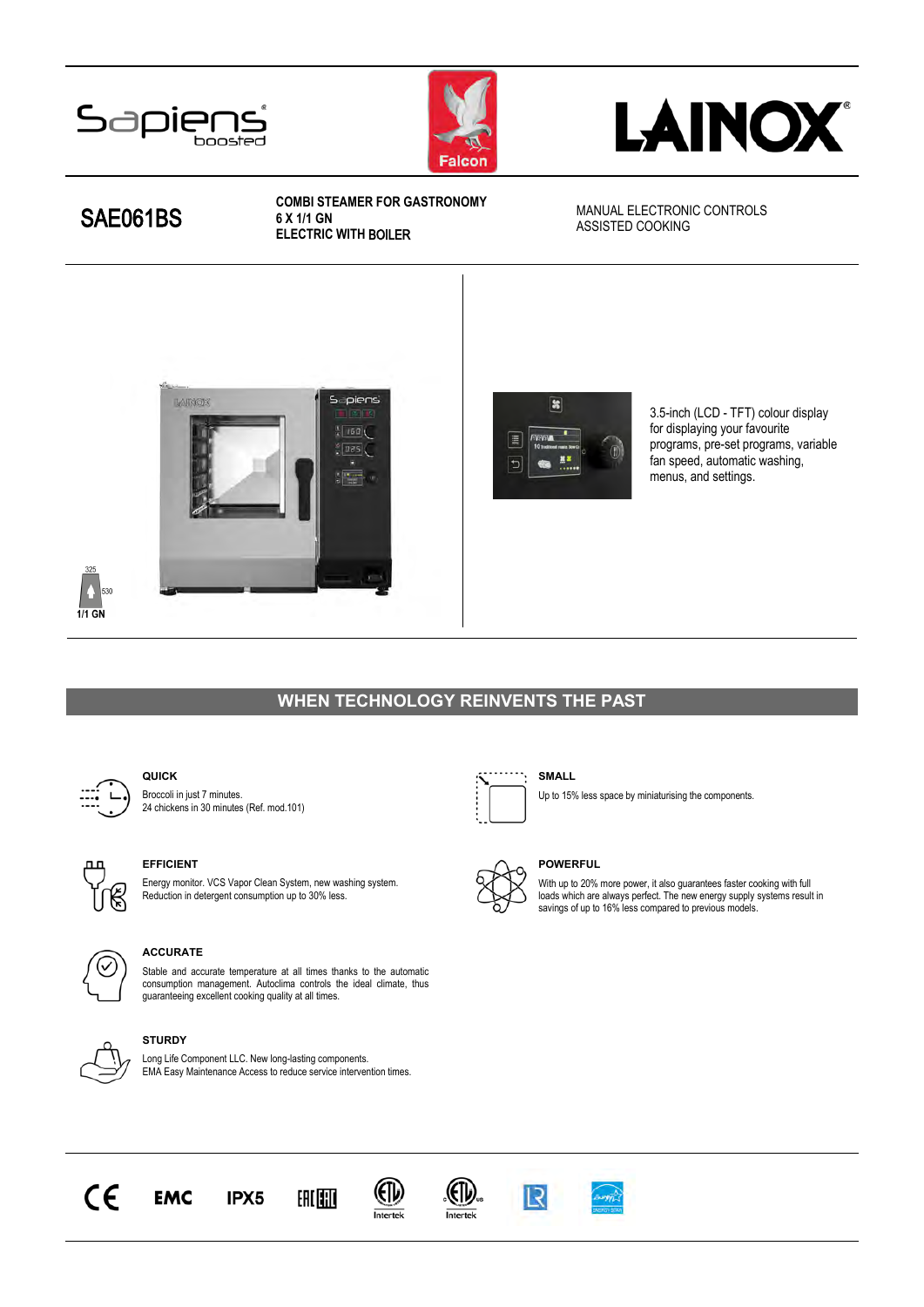### General data

| Capacity                                                     | GN $6x$ 1/1 GN       | Packing dimensions<br>mm<br>$(W \times D \times H)$ | 990 x 940 x 980 |
|--------------------------------------------------------------|----------------------|-----------------------------------------------------|-----------------|
| Distance between layers<br>$mm \mid 70$                      |                      | Weight - Net / Gross<br>kg                          | 120 / 145.3     |
| Meals - Croissants                                           | n° 130/80 - 64/80    | Volume                                              | m3   0,94       |
| Max. tray load                                               | $kg$   15            | Minimum installation clearance - left side          | $mm \mid 50$    |
| Max. total load                                              | $kg$ 30              | Minimum installation clearance - rear side          | $mm \mid 50$    |
| Net external dimensions<br>$(W \times D \times H)$           | mm   852 x 797 x 775 | Minimum installation clearance - right side<br>mm   | 500             |
| Maximum external dimensions<br>mm<br>$(W \times D \times H)$ | 852 x 850 x 820      |                                                     |                 |

# **Power supply**

| Total electric power     | kW   11,6            | kW/kcal   11/-<br>Chamber heating output                 |             |
|--------------------------|----------------------|----------------------------------------------------------|-------------|
| Amp $ 18$<br>Consumption |                      | Frequency                                                | Hz $150/60$ |
| Power supply voltage     | <b>∨   3N-AC 400</b> | Differential switch, single-phase frequency<br>converter | RCD cl. B   |

# **Water Connection**

| Cold water inlet     | $\varnothing$ - inch. 3/4 | $\varnothing$ - mm $\vert 50 \vert$<br>Discharge |                |
|----------------------|---------------------------|--------------------------------------------------|----------------|
| Softened water inlet | $\varnothing$ - inch. 3/4 | Minimum water flow<br>1/min                      | 10             |
| Min. pressure        | bar $ 2$                  | Drainage slope                                   | $\overline{A}$ |
| Max. pressure        | bar   5                   |                                                  |                |

# **Water quality**

| Water hardness for steam generation connection | $\degree$ dh / ppm $\frac{1}{2}$ 6 $\degree$ / 9 $\degree$ fH | NH2Cl (monochloramine)<br>$mg/1$   0.2 |                    |
|------------------------------------------------|---------------------------------------------------------------|----------------------------------------|--------------------|
| pH value                                       | Ph $  > 7.5$                                                  | Max. cold water temperature            | $\degree$ C   30   |
| CI (chloride) - max                            | $mg/1$ 30 mg/l max                                            | Max. softened water temperature        | $\degree$ C   50   |
| CI2 (free chlorine)                            | $mg/1$   0,1 mg/l max                                         | <b>Electrical conductivity</b>         | $\mu s$   50 - 200 |
| Fe (iron)                                      | $mg/1$   0,1 mg/l max                                         |                                        |                    |

# **Emissions**

| Latent heat    | W/kW 2088   | Max. liquid discharge temperature | $\sim$ | 85        |
|----------------|-------------|-----------------------------------|--------|-----------|
| Sensitive heat | W/kW   1392 | Noisiness                         | db     | $\leq 50$ |

Special voltages and frequencies on request.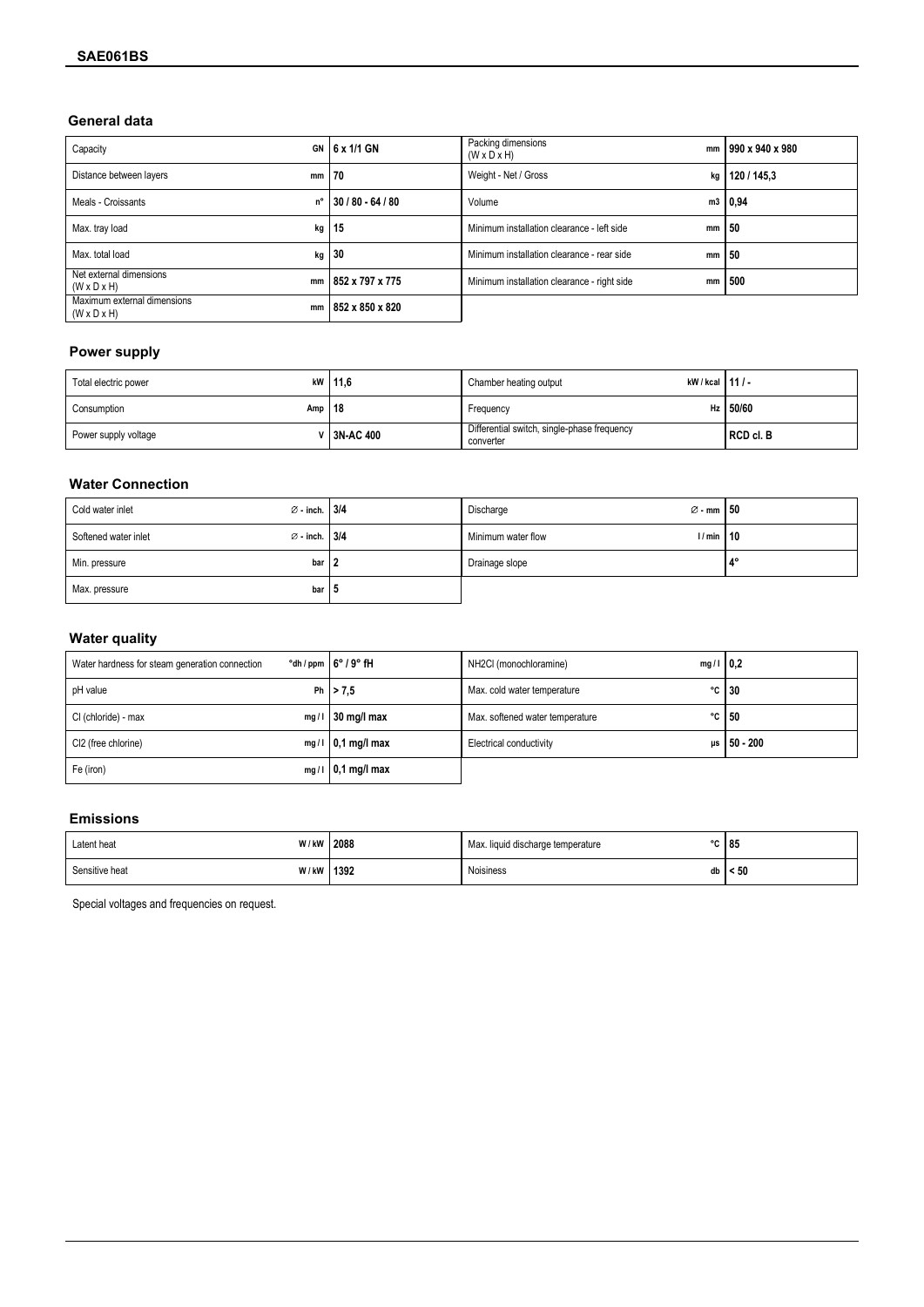#### COOKING MODES

- AUTOMATIC WITH 95 TESTED AND STORED COOKING PROGRAMMES, INCLUDING PROGRAMMES FOR REHEATING ON THE PLATE OR IN THE PAN.
- PROGRAMMABLE WITH THE ABILITY TO STORE 99 COOKING PROGRAMMES IN AUTOMATIC SEQUENCE (UP TO 9 CYCLES), ASSIGNING A NAME AND DEDICATED ICON.
- MANUAL MODE WITH THREE COOKING MODES AND INSTANT COOKING START: CONVECTION FROM 30°C TO 300°C, STEAM FROM 30°C TO 130°C, COMBINATION CONVECTION + STEAM FROM 30°C TO 300°C.
- RAPID SELECTION OF FAVOURITE PROGRAMS USING SCROLL & PUSH, WITH THE DEDICATED SCROLLER.
- AUTOCLIMA® SYSTEM THAT AUTOMATICALLY MANAGES THE PERFECT CLIMATE IN THE COOKING CHAMBER.
- FAST-DRY BOOSTED® AUTOMATIC SYSTEM FOR QUICK DEHUMIDIFICATION OF THE COOKING CHAMBER.

#### **OPERATION**

- LED HVS (HIGH VISIBILITY SYSTEM) ALPHANUMERIC DISPLAY TO DISPLAY THE TEMPERATURES, AUTOCLIMA, TIME AND CORE TEMPERATURE.
- 3.5-INCH (LCD TFT) COLOUR DISPLAY FOR DISPLAYING YOUR FAVOURITE PROGRAMS, PRE-SET PROGRAMS, FAN, AUTOMATIC WASHING, MENUS AND SETTINGS.
- **.** SCROLLER KNOB WITH SCROLL AND PUSH FUNCTION FOR CONFIRMING CHOICES.
- **.** LED BARS TO SIGNAL THAT THE TEMPERATURE, TIMER AND PROBE TEMPERATURE ARE ACTIVATED.
- MANUAL PRE-HEATING.
- **.** COOL DOWN FUNCTION FOR THE RAPID FAN-COOLING OF THE COOKING CHAMBER.
- AUTOMATIC RESUMPTION OF COOKING IN CASE OF A POWER FAILURE.
- RAPID COOLING WITH POSSIBLE INJECTION OF WATER INTO THE COOKING CHAMBER.
- MANUAL HUMIDIFIER.
- ACOUSTIC AND VISUAL SIGNALLING DURING THE VARIOUS STAGES OF COOKING, WITH A FLASHING LIGHT AT THE END OF THE CYCLE.
- USER INTERFACE WITH A CHOICE OF 29 LANGUAGES.
- POSSIBILITY TO VIEW AND MODIFY THE RECIPE AT ANY TIME.

#### CONTROL MECHANISMS

- AUTO REVERSE (AUTOMATIC REVERSE OF FAN ROTATION) FOR PERFECT COOKING UNIFORMITY.
- EASY ACCESS TO PROGRAMMABLE USER PARAMETERS TO CUSTOMISE THE APPLIANCE THROUGH THE USER MENU.
- AUTOMATICALLY REGULATED STEAM CONDENSATION.
- ABILITY TO CHOOSE UP TO 6 FAN SPEEDS; THE FIRST 3 SPEEDS AUTOMATICALLY TRIGGER A REDUCTION IN HEATING POWER. FOR SPECIAL COOKING METHODS, YOU CAN USE AN INTERMITTENT SPEED.
- TEMPERATURE CONTROL AT THE PRODUCT CORE USING PROBE WITH 4 DETECTION POINTS.
- MULTIPOINT CORE PROBE FIXED Ø 3 MM
- CORE PROBE CONNECTION THROUGH A CONNECTOR OUTSIDE OF THE COOKING CHAMBER (OPTIONAL).
- . USB CONNECTION TO DOWNLOAD HACCP DATA, UPDATE SOFTWARE AND LOAD/DOWNLOAD COOKING PROGRAMMES.
- POSSIBILITY OF SETTING COMBI SWITCH-OFF AT THE END OF THE AUTOMATIC WASH PROGRAM.
- PRE-CONFIGURED SN ENERGY OPTIMISATION SYSTEM (OPTIONAL).
- SERVICE PROGRAM: TESTING THE OPERATION OF THE ELECTRONIC BOARD DISPLAY OF THE TEMPERATURE PROBES COUNTER FOR OPERATING HOURS OF ALL PRIMARY FUNCTIONS FOR PROGRAMMED MAINTENANCE.
- SELF-DIAGNOSIS BEFORE STARTING TO USE THE EQUIPMENT, WITH DESCRIPTIVE AND AUDIBLE SIGNALLING OF ANY ANOMALIES.
- LOW CONSUMPTION LED COOKING CHAMBER LIGHTING. OPTIMAL VISIBILITY IN ALL POINTS OF THE COOKING CHAMBER. NEUTRAL LIGHT THAT DOESN'T ALTER THE ORIGINAL COLOURS OF THE PRODUCT.
- ECOVAPOR WITH THE ECOVAPOR SYSTEM, THERE IS A NET REDUCTION IN WATER AND ENERGY CONSUMPTION DUE TO THE AUTOMATIC CONTROLS OF THE STEAM SATURATION IN THE COOKING CHAMBER.
- INTELLIGENT ENERGY SYSTEM BASED ON THE QUANTITY AND TYPE OF PRODUCT, THE OVEN OPTIMISES AND CONTROLS THE ENERGY OUTPUT, MAINTAINING THE BEST COOKING TEMPERATURE AND AVOIDING FLUCTUATIONS.

#### **CONSTRUCTION**

- FULL AISI 304 COMBI.
- COOKING CHAMBER IN 1 MM THICK 18/10 AISI 304 STAINLESS STEEL WITH LONG FULLY ROUNDED EDGES FOR BEST AIR FLOW AND EASIER CLEANING.
- PERFECTLY SMOOTH, WATERTIGHT CHAMBER.
- DOOR WITH REAR VENTILATED DOUBLE TEMPERED GLASS WITH AIR CHAMBER AND INTERIOR HEAT-REFLECTING GLASS FOR LESS HEAT RADIATION TOWARDS THE OPERATOR AND GREATER EFFICIENCY.
- INTERNAL GLASS THAT FOLDS TO OPEN FOR EASY CLEANING.
- PUSH-TO-CLOSE DOOR AND HANDLE WITH RIGHT OR LEFT OPENING.
- ADJUSTABLE HINGE FOR OPTIMAL SEAL.
- **.** DEFLECTOR THAT CAN BE OPENED FOR EASY FAN COMPARTMENT CLEANING.
- NEW PUSH-IN ADAPTABLE DOVE-TAIL JOINT SEAL FOR OVEN FRONT PANEL MADE WITH HEAT AND AGE RESISTANT SILICON RUBBER, EASY TO REPLACE.
- NEW OVEN DRAIN WITH BUILT-IN AIR GAP IN ACCORDANCE WITH STANDARD EN61770.
- BUILT-IN DOOR DRIP TRAY COLLECTING THE CONDENSATE INTO THE OVEN DRIP TRAY; THEN INTO THE OVEN DRAIN.
- FRONT REMOVABLE CONTROL PANEL FOR EASY SERVICING.
- **.** TWO WATER INLETS (SOFT AND COLD WATER).
- COMPACT BRUSHLESS MAGNETIC DRIVE MOTORS.
- **.** SOLID STATE RELAY FOR POWER OPTIMISATION AND MODULATION.
- **.** BOTTOM SIDE PLINTH WITH MAGNETIC COUPLING FOR EASY CLEANING AND MAINTENANCE.
- FORCED VENTILATION ELECTRONICS COOLING SYSTEM WITH STAINLESS STEEL MICRO-EXPANDED MESH PROTECTIVE FILTER, EASY TO REMOVE AND DISHWASHER SAFE.
- LONG LIFE COMPONENT LLC USE OF NEW LONG-LASTING COMPONENTS.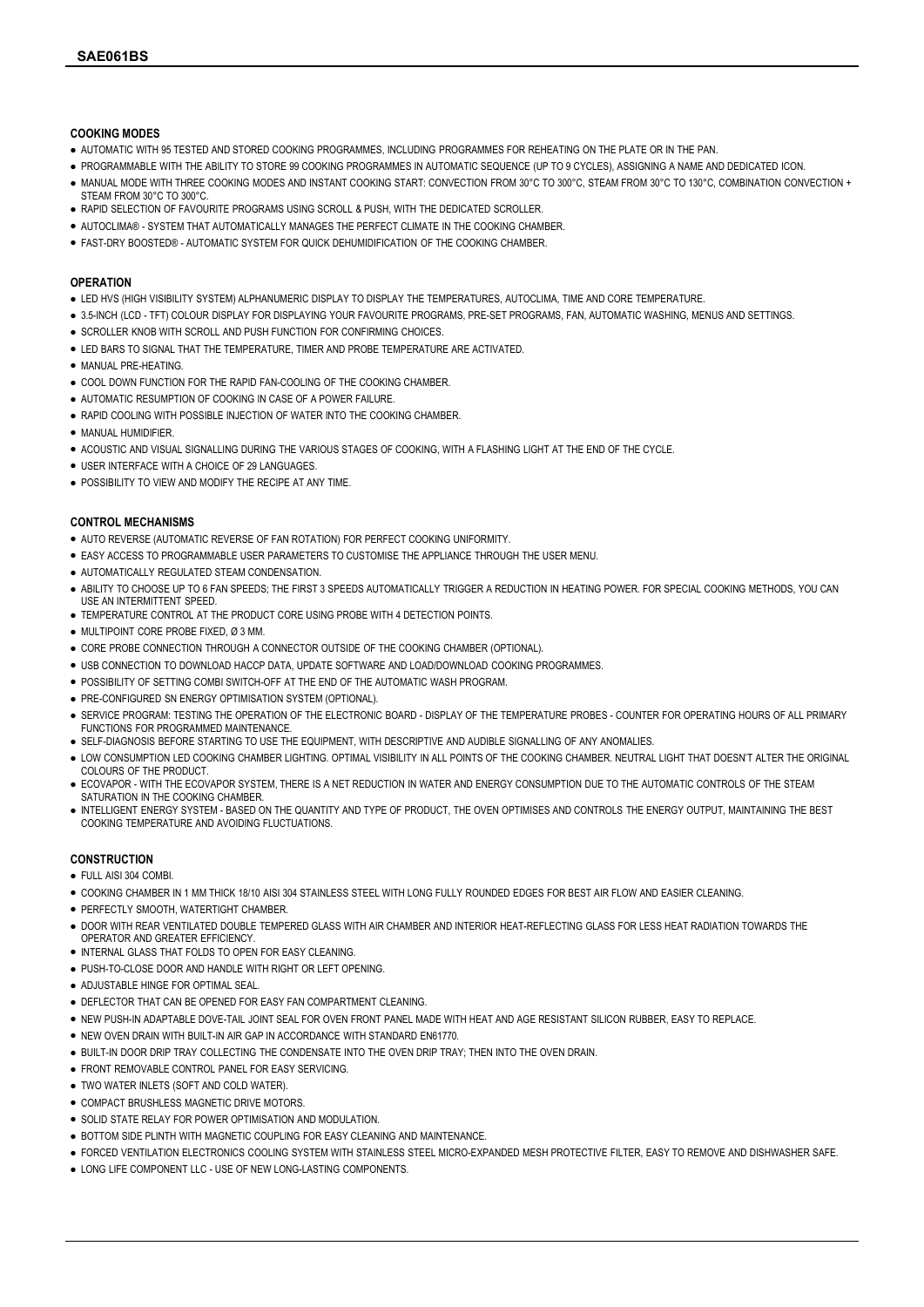#### ELECTRICAL OPERATION

● COOKING CHAMBER HEATING SYSTEM WITH ARMOURED HEATING ELEMENTS IN INCOLOY 800 STAINLESS STEEL

#### STEAM GENERATION - INDIRECT (WITH STEAM GENERATOR)

- NEW HIGH-PERFORMANCE FULLY INSULATED STEAM GENERATOR IN AISI 304 STAINLESS STEEL.
- STEAM GENERATOR HEATING ELEMENTS OF ARMOURED INCOLOY 800 TYPE.
- AUTOMATIC BOILER PRE-HEATING.
- DAILY AUTOMATIC BOILER DRAINING AND RINSING, TEMPERATURE OF DRAINED WATER BELOW 60°C.
- ALARM IN CASE OF BOILER DE-SCALING REQUIRED.
- BOILER SEMI-AUTOMATIC DE-SCALING PROGRAM.
- **CAL-OUT SYSTEM TO PREVENT SCALE BUILD-UP WITHIN THE BOILER, AS STANDARD.**

#### SAFETY FEATURES

- COOKING CHAMBER TEMPERATURE LIMITER.
- COOKING COMPARTMENT SAFETY DEVICE FOR PRESSURE BUILT-UP AND DEPRESSION.
- **FAN MOTOR THERMIC PROTECTION.**
- DOOR OPEN/CLOSED ELECTRONIC SENSOR.
- **.** ELECTRONIC CONTROL FOR LACK OF WATER ALARM.
- SELF-DIAGNOSIS WITH SMART ERROR VIEWING.
- VENTILATED COMPONENT COOLING SYSTEM WITH ELECTRONICALLY CONTROLLED OVER-TEMPERATURE DISPLAY.
- **STEAM GENERATOR TEMPERATURE LIMITER**
- AUTOMATIC ELECTRONIC CONTROL OF WATER LEVEL IN THE STEAM GENERATOR DURING FILLING AND DRAINING.
- BOILER PROBE TO CHECK BOILER COMPLETELY EMPTY.
- **FAN MOTOR BRAKE**
- MAXIMUM EXTERNAL DOOR FRONT TEMPERATURE OF 65°C.
- COMPLIES WITH NATIONAL AND INTERNATIONAL STANDARDS FOR SAFE OPERATION IN CASE OF USE WITHOUT DIRECT OPERATOR SUPERVISION IEC 60335-1 / IEC 60335-2-42.
- MAXIMUM LAST TRAY SHELF HEIGHT 160 CM USING THE MODEL'S SPECIFIC SUPPORT.
- IN CASE OF A POWER FAILURE DURING WASHING, HYGIENE IS ALWAYS GUARANTEED INSOFAR AS THE WASHING CYCLE IS AUTOMATICALLY RESUMED.

#### CLEANING AND MAINTENANCE

- VCS VAPOR CLEAN SYSTEM. NEW AUTOMATIC WASHING SYSTEM WITH VAPORISATION OF THE DETERGENT IN THE COOKING CHAMBER. ALLOWS A SIGNIFICANT REDUCTION IN DETERGENT CONSUMPTION UP TO 30% (PATENT PENDING).
- INTERNAL HOUSING FOR DETERGENT CARTRIDGE WITH AUTOMATIC DISPENSING (COMBICLEAN CDL05, LIQUID DETERGENT, IN 100% RECYCLABLE CARTRIDGES). SUPPLIED WITH 1 CARTRIDGE OF LIQUID DETERGENT CDL05 - 990 GR.
- CALOUT DESCALING SYSTEM THAT PREVENTS THE FORMATION AND ACCUMULATION OF LIMESCALE IN THE STEAM GENERATOR. INTERNAL HOUSING FOR DESCALER CARTRIDGE WITH AUTOMATIC DISPENSING (CALFREE CCF05 LIQUID DESCALER, IN 100% RECYCLABLE CARTRIDGES. SUPPLIED WITH 1 CARTRIDGE OF LIQUID DESCALER CCF05 - 990 GR.
- WMS WASH MANAGEMENT SYSTEM. SYSTEM ALLOWING WASHING PROGRAMMES TO BE PLANNED BASED ON COMBI USE.
- EMA EASY MAINTENANCE ACCESS. EASY ACCESS FOR MAINTENANCE OF THE APPLIANCE FROM THE BOTTOM FRONT PART AND RIGHT-HAND SIDE.
- 7 AUTOMATIC WASHING PROGRAMMES WITHOUT THE NEED FOR OPERATOR INPUT AFTER START-UP: MANUAL RINSE FAST SOFT MEDIUM ECO HARD ECO GRILL.
- "FAST" ULTRA-FAST WASHING IN 10'. MINIMUM INTERRUPTIONS TO THE WORK CYCLE AND CONSISTENTLY OPTIMAL CLEANING.
- MANUAL CLEANING SYSTEM WITH RETRACTABLE HAND-HELD SHOWER.
- EASY EXTERNAL CLEANING THANKS TO PERFECTLY SMOOTH SURFACES IN STAINLESS STEEL AND GLASS AND IPX5 PROTECTION AGAINST WATER SPLASHES.

#### INSTALLATION & ENVIRONMENT

- 100% RECYCLABLE PACKAGING
- LCP LIFE CYCLE PERSPECTIVE: CO2 CONSUMPTION 380KGCO2 EQ/YEAR. THE CALCULATION WAS PERFORMED TAKING MOD. \_E101B (MODEL WITH STEAM GENERATOR), TAKING INTO ACCOUNT A HYPOTHETICAL RESTAURANT USE AND CONSIDERING 8 HOURS A DAY FOR 3.5 DAYS A WEEK, FORTY-EIGHT DAY PER YEAR.
- PRODUCT RECYCLING RATE 90%.
- QUALITY ISO 9001 / SAFETY ISO 45001 / ENVIRONMENTAL ISO 14001 CERTIFICATION.
- IT IS RECOMMENDED TO HAVE THE EQUIPMENT INSTALLED BY LAINOX ACCREDITED SERVICE CENTERS.
- **.** OPERATION WITHOUT ADDING THE WATER SOFTENER AND DESCALER.
- IT IS RECOMMENDED TO HAVE PERIODIC MAINTENANCE CARRIED OUT BY A LAINOX SERVICE CENTER IN ACCORDANCE WITH THE MANUFACTURER'S RECOMMENDATIONS AND AS STATED IN THE MAINTENANCE MANUAL AND WARRANTY
- COMPLIES WITH ENERGY STAR PARAMETERS. PUBLICATION ON WWW.ENERGYSTAR.GOV

#### STANDARD EQUIPMENT

- AUTOMATIC CLEANING SYSTEM VCS SUPPLIED WITH 1 LIQUID CLEANSER CARTRIDGE CDL05, 990 GR.
- **CALOUT DESCALING SYSTEM SUPPLIED WITH ANTI-SCALE PRODUCT**
- MULTIPOINT CORE PROBE Ø 3 MM. FIXED PROBE
- BUILT-IN AND RETRACTABLE HAND SHOWER WITH TAP
- USB CONNECTION
- SIDE RUNNERS
- ELECTRICAL CABLE LENGTH 3 MT
- 6 SPEED FAN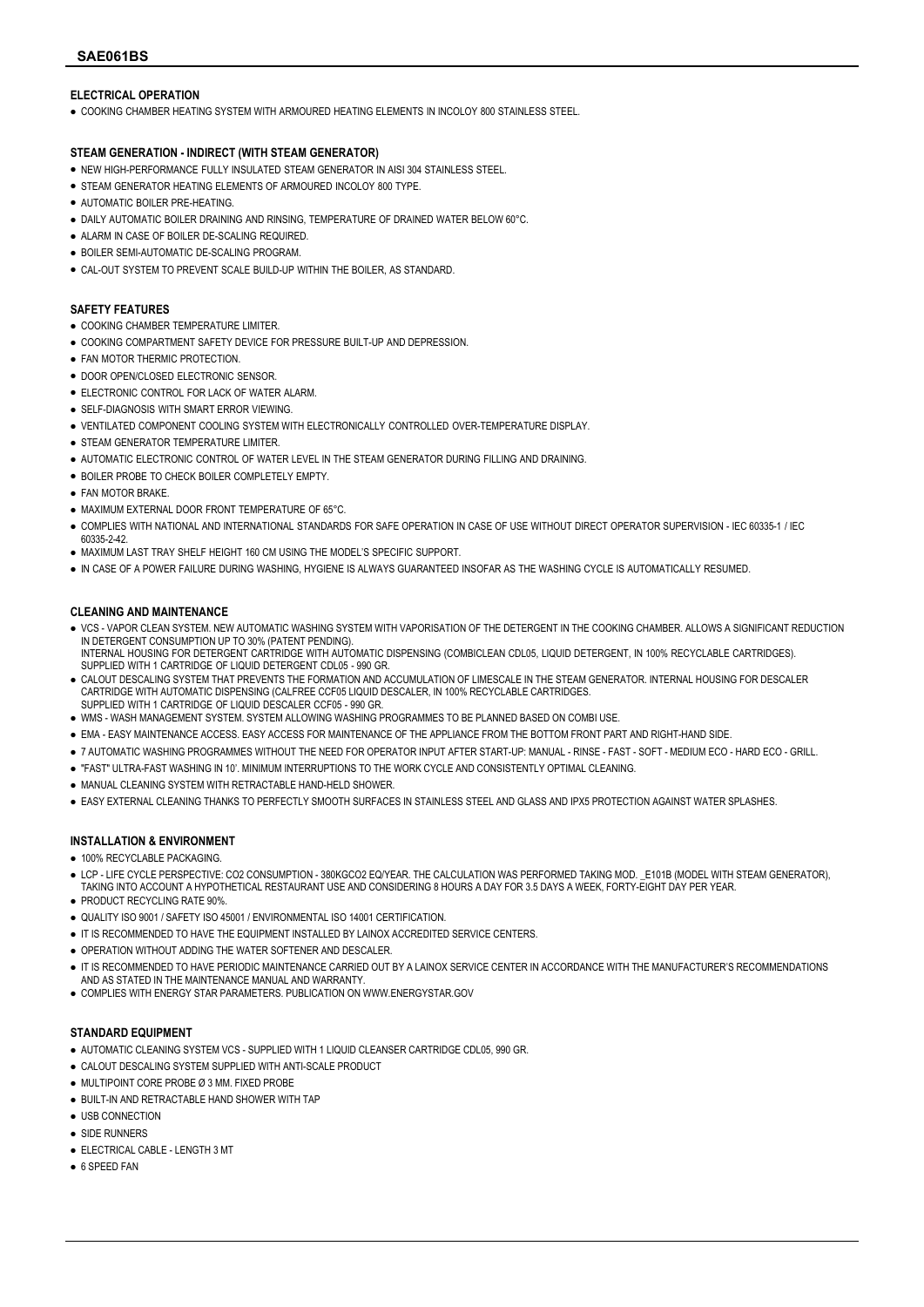#### OPTIONAL - TO BE REQUESTED WHEN ORDERING OVEN

- KSCBO: PRE-CONFIGURATION FOR QUICK CONNECTION FOR CORE PROBE VIA EXTERNAL CONNECTOR.
- MULTIPOINT CORE PROBE Ø 3 MM INCLUDED.
- NPS: RIGHT HINGED DOOR
- APDS: DOUBLE RELEASE DOOR OPENING
- **.** SN: EXTRA CHARGE FOR ENERGY SAVING SYSTEM CONNECTION. ELECTRIC MODELS ONLY
- NPK: CONFIGURATION FOR CONNECTION TO EXTRACTION HOOD
- SSB061: EXTRA CHARGE FOR REMOVABLE RACK SBE061 + COMPULSORY FRAME BTL011
- · SSB564: EXTRA CHARGE FOR PASTRY VERSION REMOVABLE RACK SBE564 + COMPULSORY FRAME BTL011
- SPP564: EXTRA CHARGE FOR SHELF RACKS EN (600 X 400) VERSION BGP564
- **.** DSP: DISPLAY-CONTROL PANEL PROTECTION
- MK061B: MARINE VERSION KIT
- BGRT061: CHICKEN GRILL KIT PROFESSIONAL

#### EXTRA ACCESSORIES THAT CAN BE INSTALLED FOLLOWING PURCHASE

- KSCBA: PRE-CONFIGURATION FOR QUICK CONNECTION FOR CORE PROBE VIA EXTERNAL CONNECTOR PROBE NOT INCLUDED.
- INSTALLATION BY AUTHORISED TECHNICIAN
- KSC004R: MULTIPOINT CORE PROBE Ø 3 MM.
- KSC180: MULTIPOINT CORE PROBE FOR LARGE ITEMS Ø 3 MM, PIN LENGTH 180 MM.
- KSA001: NEEDLE CORE PROBE Ø 1 MM.
- **. BAP061: STAINLESS STEEL HEAT SHIELD FOR THE UNIT SIDE PANEL**
- ICFX01: FAT FILTER
- KTS011: DOORS AND REAR SIDE WALLS-KIT TO TRANSFORM STAND MODEL BSP011 INTO MODEL BSC011
- KTS110: DOORS AND REAR SIDE WALLS-KIT TO TRANSFORM STAND MODEL BSK011 INTO MODEL BSC110
- BSR011: FLOOR STAND IN FULL AISI 304 STAINLESS STEEL WITH SHELF
- BSA011: STAINLESS STEEL FLOOR STAND. FULL AISI 304
- BSP011: FLOOR STAND IN FULL AISI 304 STAINLESS STEEL WITH TRAY RUNNERS 1/1 GN
- BSC011: CABINET IN FULL AISI 304 STAINLESS STEEL WITH DOORS AND SIDE RUNNERS 1/1 GN
- BSK011: FLOOR STAND IN FULL AISI 304 STAINLESS STEEL WITH TRAY RUNNERS FOR OVEN WITH HOOD 1/1 GN
- BSC110: CABINET IN FULL AISI 304 STAINLESS STEEL WITH DOORS AND SIDE RUNNERS FOR OVEN WITH HOOD 1/1 GN
- MCR031E: STATIC HOLDING CABINET AND SLOW COOKING WITH CORE PROBE
- MCR051E: STATIC HOLDING CABINET AND SLOW COOKING WITH CORE PROBE
- **.** BKC011: EXTRACTION HOOD WITH AIR-COOLED CONDENSER. AVAILABLE ONLY FOR PREARRANGED OVENS
- BKC011F: FLAT EXTRACTION HOOD WITH AIR COOLED CONDENSER. ELECTRIC MODELS ONLY. AVAILABLE ONLY FOR PREARRANGED OVENS
- CCE: COLLECTOR FOR EXTERNAL CONNECTION Ø 150 MM
- SBE061: REMOVABLE RACK TO BE USED WITH COMPULSORY FRAME GN VERSION
- SBE564: REMOVABLE RACK TO BE USED WITH COMPULSORY FRAME EN (600 X 400) VERSION
- BGP564: PAIR OF SHELF RACKS EN (600 X 400) VERSION
- BRP04: CASTER KIT FOR FLOOR STANDS AND CABINETS, 2 WITH BRAKE NOT COMPATIBLE WITH THE USE OF REMOVABLE RACKS HEIGHT INCREASE + 83 MM. FOR BSR BSC - BSK - BSP MODELS